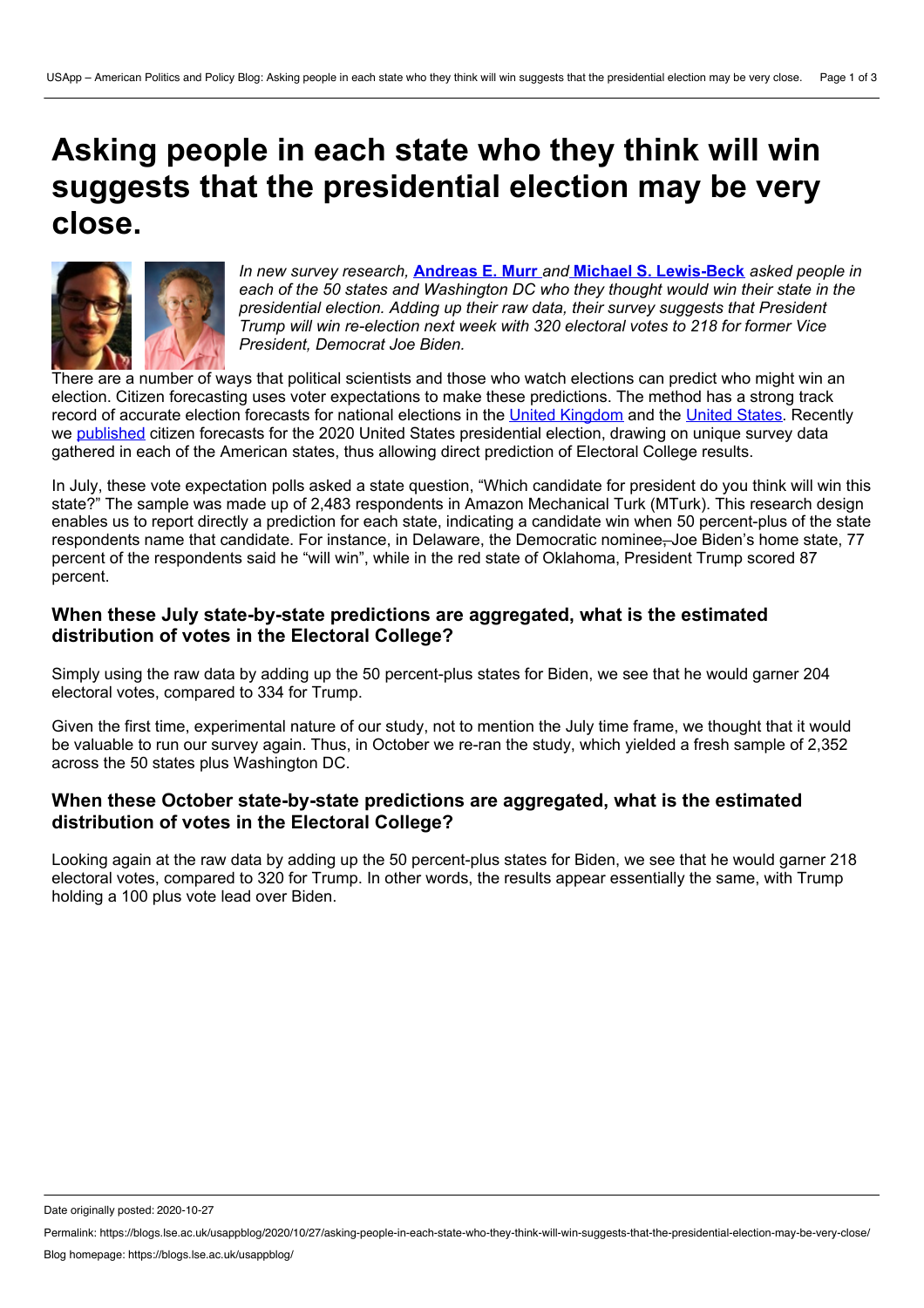

*["SUPPORT](https://www.flickr.com/photos/140641142@N05/50372695127/) TRUMP MILITARY & POLICE" by Dan [Keck](https://www.flickr.com/photos/140641142@N05/) is Public [Domain.](https://creativecommons.org/publicdomain/zero/1.0/)*

### **How certain are these results?**

Of course, they have a degree of uncertainty, and Donald Trump may not emerge as the winner. Undoubtedly, the concern in the mind of many readers relates to the quality of the MTurk samples, especially as they appear to differ from leading vote intention polls. We have explored this possibility and can point out, among others, the following assessments. First, there are no July respondents in the October sample. Second, we collected the same information using the same criteria as in July. Third, we were able to reject the possibility that states are simply forecasted randomly. Fourth, we computed the proportion of people who forecast the same for the state and nation and compared it between MTurk and American National Election Studies (ANES) samples. The historical ANES average is 73 percent, the same as the MTurk value in October. Fifth, we looked at the average level of political interest among respondents along a three-point scale; in July it was 2.5, in October, 2.6.

Sixth and last, but not least, we compared the national forecast between MTurk and YouGov in October: of the MTurk sample 49.7 percent said Biden would win; in a recent *The [Economist/YouGov](https://docs.cdn.yougov.com/wpiyp40uj2/econToplines.pdf) poll* (12 October) 50.6 percent said Biden would win the popular vote (with a margin of error plus or minus 4 percent). Hence our results are in line, at least at the national level, with a reputable poll. While these assessments by no means provide a definitive answer to the quality question, they do imply some degree of data reliability.

Taken together, these two citizen forecasting exercises in the American states, in both July and October, unprecedented as they are, suggest, at minimum, that the race is close. Voters would do well to take note.

• This article is based in part on 'Citizen Forecasting 2020: A State-by State Experiment' in PS: Politics and *Political Science (free access until the end of November).*

*Please read our comments policy before [commenting.](https://blogs.lse.ac.uk/usappblog/comments-policy/)*

Note: This article gives the views of the author, and not the position of USAPP – American Politics and Policy, nor *the London School of Economics.*

*Shortened URL for this post:* **<https://bit.ly/3oyB0jJ>**

## **About the authors**

Date originally posted: 2020-10-27

Permalink: https://blogs.lse.ac.uk/usappblog/2020/10/27/asking-people-in-each-state-who-they-think-will-win-suggests-that-the-presidential-election-may-be-very-close/